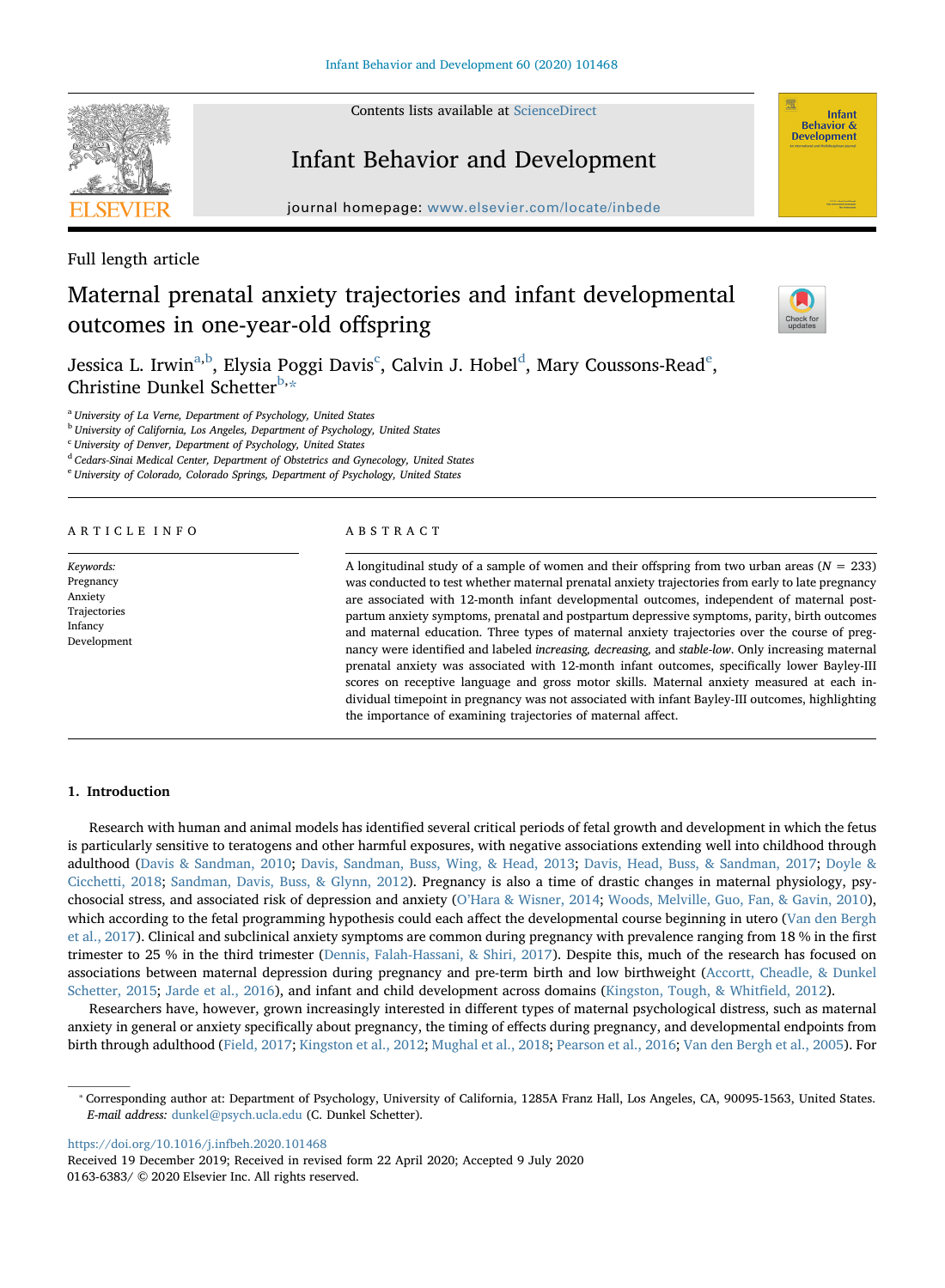example, one study found that elevated pregnancy-specific anxiety in mid-gestation was associated with lower mental and motor development scores in 8-month-old infants ([Huizink, Robles De Medina, Mulder, Visser, & Buitelaar, 2003](#page-7-12)), and in another study, higher pregnancy-specific anxiety, but not general anxiety, early in gestation was associated with lower mental development scores in 12-month-old infants [\(Davis & Sandman, 2010](#page-7-0)). In a Dutch sample, 3-week-old infants of prenatally anxious mothers scored significantly lower on the Orientation cluster of the Neonatal Behavioral Assessment Scale, and had significantly lower motor development scores at 12 mos and mental development scores at 24 mos compared to infants of mothers without anxiety during pregnancy ([Brouwers, Van Baar, & Pop, 2001](#page-7-13)). Looking further into childhood, [Buss, Davis, Hobel, and Sandman \(2011\)](#page-7-14) found that pregnancyspecific anxiety was associated with impaired executive function among 6- to 9-year-old offspring.

In addition to the associations with cognitive and motor development, the literature also indicates that there are significant associations between prenatal anxiety and child anxiety, temperament and internalizing behaviors. Elevated pregnancy-specific anxiety early in gestation was associated with increased negative affectivity in 2-year-old children [\(Blair, Glynn, Sandman, & Davis,](#page-7-15) [2011\)](#page-7-15). Also, [Davis et al. \(2007\)](#page-7-16) assessed anxiety at 19, 25, and 31 wks gestation and found that prenatal anxiety across gestation predicted child temperament at 2 mos child age, and in a similar study [\(Davis & Sandman, 2012](#page-7-17)), pregnancy-specific anxiety predicted anxiety symptoms in children aged 6–9 years.

Despite the attention prenatal anxiety has received in the literature, not all studies in this area have identified significant effects of maternal prenatal anxiety on developmental outcomes [\(Brouwers et al., 2001](#page-7-13); [DiPietro, Novak, Costigan, Atella, & Reusing, 2006;](#page-7-18) [Martini, Knappe, Beesdo-Baum, Lieb, & Wittchen, 2010](#page-7-19); [Van den Bergh, 1990\)](#page-8-3), and most have focused on its association with child anxiety, temperament and internalizing behaviors, and not on child cognitive, language, and motor development. In addition, the ways in which anxiety and development were measured varied, limiting the ability to make comparisons across studies. Moreover, many of the studies on the effects of prenatal anxiety do not analyze data longitudinally, with some notable exceptions ([Betts,](#page-7-20) [Williams, Najman, & Alati, 2014](#page-7-20); [Blair et al., 2011](#page-7-15); [Davis & Sandman, 2010](#page-7-0); [Davis et al., 2007;](#page-7-16) [Davis, Glynn, Wa](#page-7-21)ffarn, & Sandman, [2011;](#page-7-21) [Glynn, Dunkel Schetter, Hobel, & Sandman, 2008,](#page-7-22) [2018;](#page-7-23) [Mughal et al., 2018\)](#page-7-10).

Thus, there is a need for more research on the chronicity and severity of prenatal and postnatal maternal distress, which can be examined in longitudinal studies with repeated measures and analysis of trajectories ([Kingston et al., 2012\)](#page-7-8). One of the studies mentioned above, from [Mughal et al. \(2018\),](#page-7-10) investigated types of prenatal/postnatal trajectories of maternal anxiety (measured at < 25 wks and 34–36 wks gestation, and 4 mos, 1, 2, and 3 yrs after birth) and effects on child outcomes, using the State scale of the State-Trait Anxiety Inventory (STAI-S). [Mughal et al. \(2018\)](#page-7-10) found three distinct anxiety trajectories they labeled persistently high, persistently moderate, and persistently low. When examining whether these trajectories predicted child outcomes, they found only high persistent anxiety to be predictive of developmental delay measured with the Ages and Stages maternal self-report at 3 years ([Mughal et al., 2018](#page-7-10)).

The current study tested two aims that contribute to gaps in the literature. First, we aimed to determine whether there are distinct types of anxiety trajectories in women across pregnancy, as measured by the Overall Anxiety Severity and Impairment Scale (OASIS). The second aim was to determine whether there was an association between type of maternal anxiety trajectory and 12-month infant developmental outcomes, independent of maternal postpartum anxiety symptoms, and maternal prenatal and postpartum depressive symptoms, multiparity, preterm or low birthweight status, and maternal education. This study adds to the work by [Mughal et al.](#page-7-10) [\(2018\)](#page-7-10) in three ways. First, it examines anxiety trajectories from early to late gestation, as opposed to mid- to late gestation. Second, it includes a dimensional measure of infant developmental outcomes (Bayley-III) that was administered in person with the child by trained examiners, as opposed to a caregiver reported composite representing general developmental delay across domains. Third, it makes use of a well-validated screener for anxiety (OASIS) that evaluates frequency, intensity, and functional impairment associated anxiety symptoms ([Norman et al., 2011](#page-7-24)), compared to the STAI, which measures symptoms of distress associated with anxiety and not functional or behavioral difficulties ([Spielberger, Gorsuch, & Lushene, 1970](#page-7-25)).

#### 2. Materials and methods

#### 2.1. Participants

Data for the current study were collected as part of a longitudinal study designed to test the impact of antenatal maternal mood on birth outcomes and early infant development. This longitudinal study included a total of 233 pregnant women enrolled from 2014 to 2018 in two urban areas. Participants were 18 years of age or older with singleton intrauterine pregnancies, and gave birth to liveborn infants. All were receiving prenatal care in Denver, Colorado, or Los Angeles, California, primarily at prenatal clinics, in medical centers, and private practices. Denver participants were included if they spoke English or Spanish as their primary language, while only English-speaking participants were included in Los Angeles. Women were recruited into the study at less than 16 weeks of gestation and were excluded if they were currently engaging in substance use (including nicotine or cannabis) or had a current substance abuse diagnosis, were HIV-positive, and/or pregnant with multiple gestation. Informed consent was obtained from all participants. This research was conducted within prevailing ethical principles and was reviewed and approved by all relevant Institutional Review Boards at the respective institutions.

After the recruitment visit (T0) which occurred prior to the completion of their 16th week of gestation, subsequent study prenatal visits took place between 8–16 wks gestation (T1), 20–26 wks gestation (T2), and 30–36 wks gestation (T3). Postpartum visits took place between 4–8 weeks after birth (P1), at 5–7 mos (P2), and 11–13 mos (P3). Each visit included interviews and collection of biological samples. Medical records were abstracted for relevant variables from prenatal, labor and delivery, and neonatal charts. The one-year post-birth visit included a direct assessment of infant development via the Bayley Scales of Infant and Toddler Development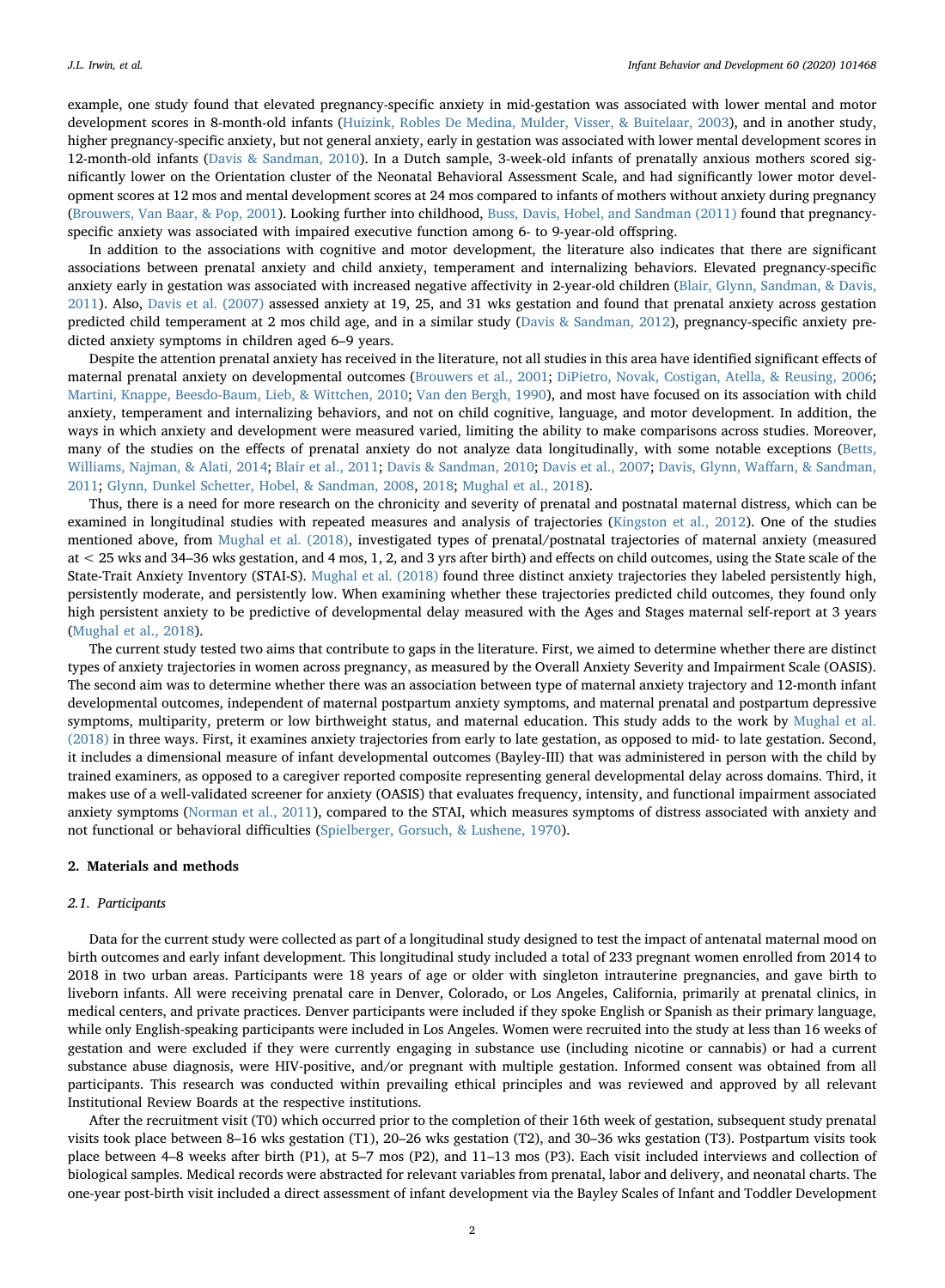# –Third Edition (Bayley-III; [Bayley, 2006\)](#page-7-26).

#### 2.2. Measures

#### 2.2.1. Maternal prenatal anxiety

The Overall Anxiety Severity and Impairment Scale (OASIS; [Norman, Cissell, Means-Christensen, & Stein, 2006](#page-7-27)) is a five-item, self-report measure that assesses frequency and severity of anxiety, whether anxiety interferes with their daily functioning or social relationships, and whether they avoid anxiety-provoking situations, places, objects, or activities. It was designed to measure anxiety symptoms of all kinds, which makes it useful for capturing anxiety severity in those who experience multiple types of anxiety, clinical or subclinical. Responses are coded on a 5-point Likert-type scale and are summed to obtain a total score with a possible range of 0–20. The OASIS has demonstrated strong internal consistency, test-retest reliability, and convergent and discriminant validity in prior studies of its psychometric properties for clinical [\(Campbell-Sills et al., 2009\)](#page-7-28) and nonclinical samples [\(Norman et al., 2006\)](#page-7-27).

For the current study, the OASIS scores were obtained at three time points during pregnancy (T0: < 16 wks gestation; T2: 20–26 wks gestation; and T3: 30–36 wks gestation), and one time point postpartum (P2: 5–7 months postpartum; used as a covariate). Cronbach's alpha coefficients for the OASIS at T0, T2, and T3 were .86, .82, and .85, for each time point respectively. Correlations among the OASIS total scores across timepoints in pregnancy ranged from .40 to .54.

## 2.2.2. Developmental assessment

The Bayley Scales of Infant and Toddler Development –Third Edition (Bayley-III; [Bayley, 2006\)](#page-7-26) is a widely used, comprehensive assessment of development for infants and toddlers aged 1–42 months, and is directly administered by trained examiners. The domains of functioning assessed by the Bayley-III include cognitive, language, and motor skills, as well as social-emotional and adaptive behavior skills as assessed via parent questionnaires. Assessed at 12 months (P3), Bayley-III cognitive, language, and motor composite scores (age-referenced and scaled to a mean of 100 and standard deviation of 15; possible range of 40–160), as well as scaled scores for receptive and expressive communication, and fine and gross motor skills (age-referenced and scaled to a mean of 10 and standard deviation of 3; possible range of 1–19), were used in the current study.

#### 2.2.3. Covariates

Tests of the second aim adjusted for covariates based on their known or suspected associations with child developmental outcomes. Multiparity (parity dichotomized into nulliparous =  $0$ , multiparous =  $1$ ) was covaried because of possible effects of birth order and sibling status [\(Sutton-Smith, 2014](#page-8-4)). Birth outcome was covaried given the possible effects of preterm birth or low birthweight on Bayley-III at one year, and was scored by assigning a 1 for each participant that delivered preterm and/or whose infant was born low birthweight according to medical records obtained at childbirth; all others received a 0. Maternal prenatal depressive symptoms (measured with the 9-item Patient Health Questionnaire [PHQ-9] at time of study screening, which was prior to 16 weeks gestation) was included as a covariate because of the known comorbidity of depression and anxiety. Maternal postpartum depressive symptoms (Edinburgh Postnatal Depression Scale; EPDS) and anxiety symptoms (OASIS) at 5–7 months after childbirth (P2) were included as covariates because of the potential of maternal affect at time of testing to affect Bayley-III scores ([Kingston et al., 2012\)](#page-7-8). Maternal education in years and annual household income as proxies for socioeconomic status (SES) were obtained by interview and were examined as possible covariates in preliminary analyses, but annual household income was not retained as a covariate because it was not significantly associated with any other variable to be used in analyses. Maternal education was not included as a covariate in models with a motor variable as the outcome, as there was no theoretical justification to do so and it was not significantly associated with the motor variables.

#### 2.3. Statistical analysis plan

Prior to conducting the main analyses, bivariate correlations and measures of central tendency were calculated on OASIS scores across pregnancy, Bayley-III scores at 12 months child age, and covariates. In addition, analyses of missing values were undertaken, including a series of independent sample t-tests and chi-square tests of independence. These analyses were conducted using SPSS, Version 25.

### 2.3.1. Aim 1

Latent class growth analysis with latent trajectory classes was conducted to determine whether there were distinct groups of homogeneous trajectories of maternal anxiety across pregnancy on the OASIS total scores at T0, T2, and T3. Full-information maximum likelihood (FIML) with robust standard errors was used as the estimator to address missing data (which amounted to 0.9 %, 12.4 %, and 16.7 % missing at T0, T2, and T3, respectively). This is considered the ideal approach when conducting analyses with incomplete and non-normal data [\(Newman, 2014](#page-7-29); [Yuan, 2009](#page-8-5)).

Based on prior research [\(Mughal et al., 2018](#page-7-10)), it was hypothesized that three distinct trajectory classes would be identified: stable-high, stable-moderate, and stable-low [\(Mughal et al., 2018\)](#page-7-10). As such, models were tested fitting one to four classes successively, comparing fit indices for each model to identify the model that is the best fit to the data. These indices included the Bayesian Information Criterion (BIC; model with the lowest BIC is preferred) and the bootstrapped parametric likelihood ratio test, which statistically compares the model with K classes to a model with K-1 classes and provides a  $p$  value representing whether there is a statistically significant improvement in fit for the model with one more class [\(Nylund, Asparouhov, & Muthén, 2007](#page-7-30)). Other measures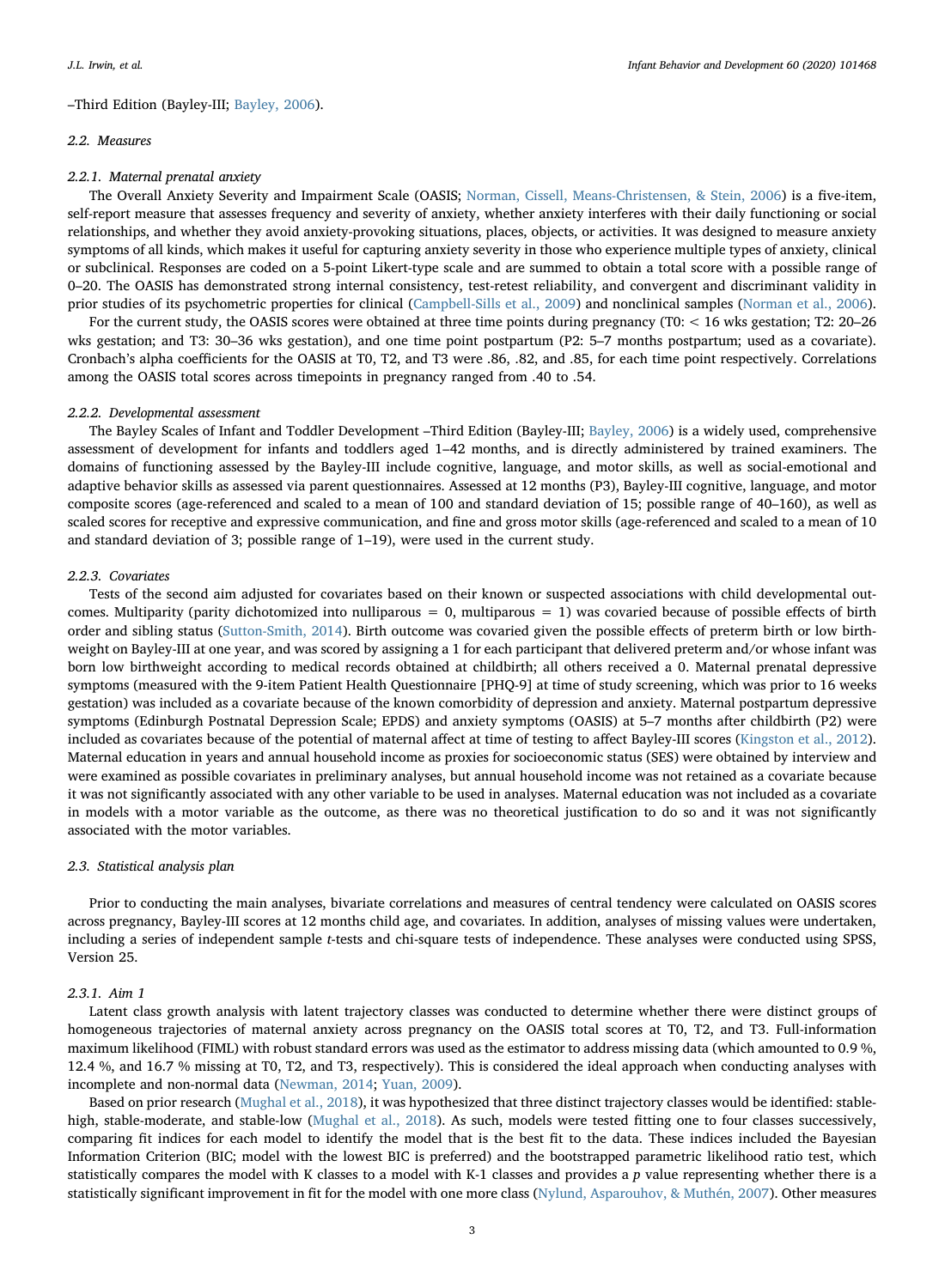of model fit included high entropy and high diagonal posterior probabilities (values above .80 indicate a clear delineation of classes), and no less than 1% of participants in a single class [\(Jung & Wickrama, 2008](#page-7-31)). Predicted trajectory class membership for each participant from the model judged to be the best fit to the data was saved and used for the second aim of the current study. These analyses were conducted using Mplus, version 8 [\(Muthén & Muthén, 1998\)](#page-7-32).

# 2.3.2. Aim 2

To examine the associations between membership in each prenatal anxiety trajectory class and Bayley-III scores at 12 months, linear regression models were conducted with dummy-coded latent trajectory class groups as the predictors and each continuous Bayley-III score as the outcome, in separate analyses per Bayley-III outcome, adjusting for maternal prenatal depressive symptoms, maternal postpartum depressive and anxiety symptoms, multiparity, low birthweight (< 2500 g) or preterm birth ( $\leq$  37 wks gestation) status, and maternal education (in years, but not included in models with motor outcomes). FIML with robust standard errors was used as the estimator to address missing data on the predictors, only for those with data for the Bayley-III ( $N = 124$ ). These analyses were conducted using Mplus, version 8 [\(Muthén & Muthén, 1998\)](#page-7-32).

## 3. Results

Descriptive statistics for the entire sample revealed that participants were on average 30 years old  $(SD = 5.96)$ , slightly more than half were first time mothers (54.5 %), and more than two-thirds married or cohabitating (68.2 %). Median per capita household income adjusted for cost of living in Los Angeles or Denver was \$16,916 (Interquartile range = \$7133 – \$36,105). Mean years of maternal education was 15.5 years (Range = 5–26 yrs). Thus, this sample is low to middle SES in general. The largest proportion (45.1 %) of the women identified as non-Hispanic White and a majority spoke English (94.4 %) as their primary language. Fourteen out of 209 infants in the sample with available birth outcome data were born preterm and 8 were low birthweight. A total of 19 out of 209 (9.1 %) had an adverse outcome on one or both of these variables. Overall, Bayley-III cognitive ( $M(SD) = 105.24$  (10.95)), language ( $M(SD) = 96.72$  (9.92)), and motor scores ( $M(SD) = 97.69$  (12.56)) were comparable to norms for average infants, although there was considerable variability. Maternal prenatal anxiety on the OASIS was low on average during pregnancy (OASIS T0  $M(SD) = 3.41$  (3.19); T2  $M(SD) = 3.56$  (2.68); T3  $M(SD) = 3.74$  (3.34)), although scores spanned the full possible range at each time point.

G\*Power 3 [\(Faul, Erdfelder, Buchner, & Lang, 2009](#page-7-33)) was used to estimate what sample size would be necessary to detect a significant effect, if one exists. With power set at 80 % and a two-tailed significance level ( $\alpha$ ) of 0.05, a sample size of 103 would be needed to detect a significant effect. An effect size  $(f^2)$  of 0.15 was used in the calculations, which [Cohen \(1992\)](#page-7-34) defined as a medium effect size. This indicates that the current study has sufficient power to evaluate the proposed hypotheses with a sample of 124 (corresponding to the number of participants with Bayley-III data).

A missing values analysis, including a series of independent sample t tests and chi-square tests of independence, indicated that there was a statistically significant difference in years of maternal education ( $p < .001$ ) and multiparity ( $p = .006$ ) between those who did and did not have Bayley-III data. The mothers whose children were missing Bayley-III data had 14.24 mean years of education as compared to 16.60 years of education for those with Bayley-III data, and were more likely to have given birth previously with 55 % of those missing Bayley-III data having prior births vs 37.1 % of those with Bayley-III data. There were no statistically significant differences in OASIS or EPDS scores, nor preterm or low birthweight status, between those who were included in the final regression analyses and those who were excluded due to incomplete Bayley-III data.

### 3.1. Aim 1

Model fit information for each latent class growth analysis is presented in [Table 1](#page-3-0). The model with three classes was determined to be the best fit to the data based on its lower Bayesian Information Criterion (BIC) value, bootstrapped parametric likelihood ratio test p value of < .001 (indicating a statistically significant improvement over the model with one fewer class), and entropy and diagonal posterior probabilities above .80 (indicating a clear delineation of classes). The BIC value for the 4-class model was slightly lower than the BIC value for the 3-class model, its bootstrapped parametric likelihood ratio test  $p$  value was also < .001, and it also had entropy and diagonal posterior probabilities above .80, but one of its classes was comprised of less than 1% of participants and thus was determined to be inferior to the 3-class model.

<span id="page-3-0"></span>

Model fit information for latent class growth analyses specifying 1–4 classes.

| $#$ Classes | <b>BIC</b> | <b>BPLRT</b><br><i>p</i> value | Entropy | Proportions within each class, $n$ (%) |              |                    |             |
|-------------|------------|--------------------------------|---------|----------------------------------------|--------------|--------------------|-------------|
|             |            |                                |         | Class 1                                | Class 2      | Class <sub>3</sub> | Class 4     |
|             | 3229.44    | -                              | -       | 233 (100 %)                            |              |                    |             |
| 2           | 3179.86    | < .001                         | .90     | 195 (83.69 %)                          | 38 (16.31 %) |                    |             |
| 3           | 3144.24    | < .001                         | .89     | 182 (78.11 %)                          | 36 (15.45 %) | 15 (6.44 %)        |             |
|             | 3139.91    | < .001                         | .90     | 182 (78.11 %)                          | 34 (14.59 %) | 15 (6.44 %)        | $2(0.86\%)$ |

Note. BIC: Bayesian Information Criterion. BPLRT: Bootstrapped Parametric Likelihood Ratio Test.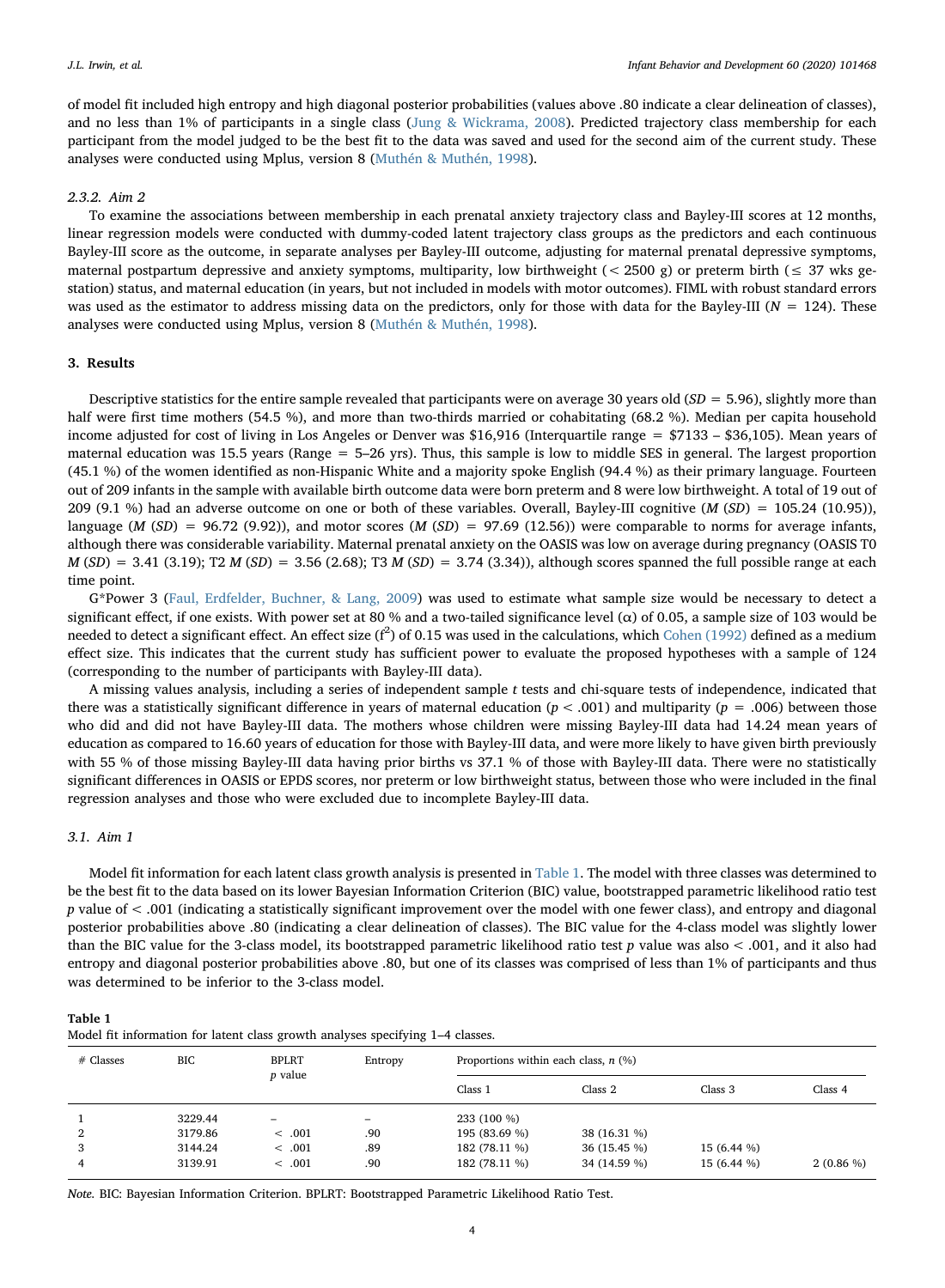<span id="page-4-0"></span>

Fig. 1. Estimated mean latent class trajectories of OASIS scores across pregnancy ( $N = 233$ ). Note. The dotted line represents the OASIS clinical cut-off ( $\geq$  7) to differentiate those with clinically significant anxiety from those without clinically significant anxiety in a non-clinical research sample.

Visual inspection of the mean trajectory for each class (see [Fig. 1\)](#page-4-0) indicated that the largest class ( $n = 182, 78.11$  %) was comprised of women who had stable-low anxiety across pregnancy, the second largest class ( $n = 36, 15.45$ %) had women who had high anxiety early in pregnancy that decreased to a low level by the end of pregnancy, and the smallest class ( $n = 15, 6.44\%$ ) of women had low anxiety early in pregnancy that increased to a high level by the end of pregnancy.

## 3.2. Aim 2

The prenatal anxiety class membership variable was dummy coded into variables representing the stable-low anxiety class, increasing anxiety class, and decreasing anxiety class, which were used in regression models predicting Bayley-III scores at 12 months with the stable-low anxiety class as the reference group. Covariates included maternal postpartum anxiety symptoms, prenatal and postpartum depressive symptoms, multiparity, and preterm or low birthweight status, and maternal education (in years). FIML with robust standard errors was used as the estimator to address missing data on the predictors, only for those with data for the Bayley-III  $(N = 124)$ .

Results of these regression models are presented in [Fig. 2.](#page-5-0) Increasing maternal anxiety across pregnancy was associated with lower receptive communication skills (B [95 % CI] =  $-1.83$  [-3.38,  $-0.28$ ],  $p = .021$ ) and gross motor skills (B [95 % CI] =  $-1.14$ [-2.20, −0.08], p = .036) scores at 12 months. Stable-low and decreasing maternal anxiety during pregnancy were not significantly associated with any Bayley-III developmental outcomes at 12 months. The negative effects of increasing maternal prenatal anxiety on receptive communication and gross motor skills at 12 months held after adjustment for the aforementioned factors with known or suspected associations with child development.

To determine whether it was the increase in anxiety across pregnancy that was associated with lower receptive communication and gross motor skills, and not due to the fact that anxiety was high at the end of pregnancy for those in the increasing anxiety group, regression analyses were run with the continuous OASIS scores at each time point (T0, T2, and T3) predicting receptive communication and gross motor skills (in three separate models per outcome) after adjusting for the same covariates as in the previous models. Results indicated that, although the pattern of findings were in the same direction, mean levels of anxiety symptoms at T0, T2, and T3 were not significantly associated with receptive communication (p values were .84, .69, and .13) nor gross motor skills (p values were .93, .52, and .18) at 12 months, after adjusting for maternal postpartum anxiety symptoms, prenatal and postpartum depressive symptoms, multiparity, preterm or low birthweight status, and maternal education in years (only for the model with receptive communication).

## 4. Discussion

The current study examined whether there are distinct types of anxiety trajectories experienced by women over the course of pregnancy, and tested whether these trajectories are associated with 12-month infant developmental outcomes, independent of many relevant covariates in a racially diverse and predominantly low-to-moderate-income sample of women and their children from two urban areas. Based on prior research, it was hypothesized that three distinct trajectory classes would be identified [\(Mughal et al.,](#page-7-10) [2018\)](#page-7-10). As such, models were tested fitting one to four classes successively, and the results supported a 3-class model. However, in contrast to the three patterns found previously that were all stable over pregnancy ([Mughal et al. \(2018\)](#page-7-10), the three anxiety trajectory classes identified in the current study were stable-low, decreasing (high anxiety early in pregnancy that decreased to a low level by the end of pregnancy, and increasing referring to low anxiety early in pregnancy rising to a high level by the end of pregnancy. Our study design differed in that we examined trajectories from first to third trimester, whereas the prior study started in the second trimester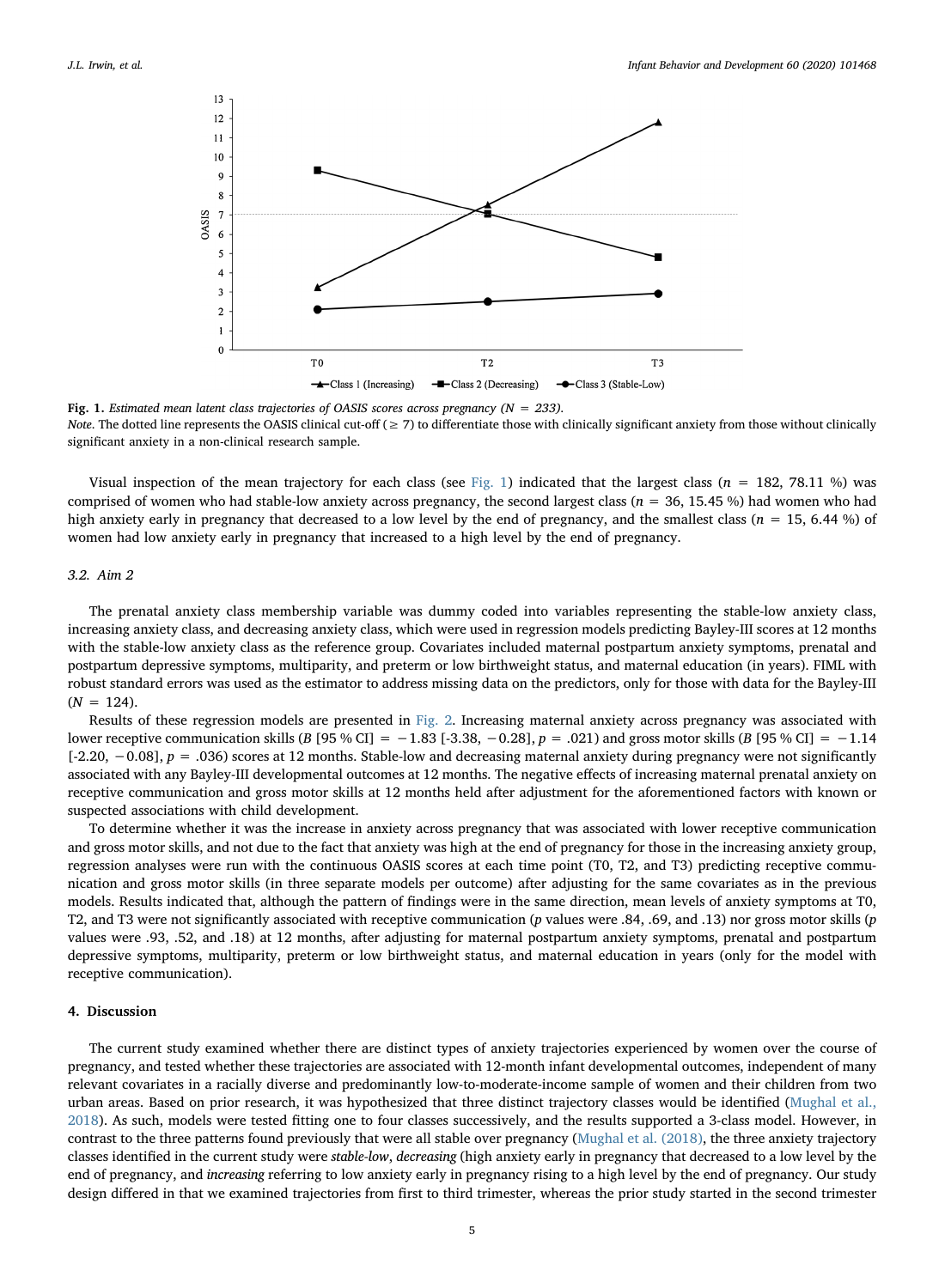<span id="page-5-0"></span>

| Bayley-III Outcome              | Class                   | <i>B</i> (95% CI)              | $\boldsymbol{p}$ |                                                                |
|---------------------------------|-------------------------|--------------------------------|------------------|----------------------------------------------------------------|
| Cognitive Composite             | 1                       | $1.94 (-5.24, 9.13)$           | .596             |                                                                |
|                                 | $\overline{\mathbf{2}}$ | 2.20 (-3.57, 7.98)             | .455             |                                                                |
|                                 |                         |                                |                  |                                                                |
| Language Composite              | 1                       | $-4.98(-12.06, 2.10)$          | .168             |                                                                |
|                                 | $\overline{\mathbf{2}}$ | $-0.76$ ( $-5.50$ , 3.98)      | .753             |                                                                |
|                                 |                         |                                |                  |                                                                |
| Receptive Communication         | 1                       | $-1.83$ ( $-3.38$ , $-0.28$ )* | .021             |                                                                |
|                                 | $\overline{2}$          | $-0.05$ $(-1.42, 1.31)$        | .938             |                                                                |
|                                 |                         |                                |                  |                                                                |
| <b>Expressive Communication</b> | -1                      | $0.15$ ( $-1.04$ , $1.33$ )    | .810             |                                                                |
|                                 | $\overline{2}$          | $0.05$ ( $-0.98$ , $1.08$ )    | .928             |                                                                |
|                                 |                         |                                |                  |                                                                |
| Motor Composite                 | 1                       | $-4.84$ ( $-9.64$ , $-0.04$ )* | .048             |                                                                |
|                                 | 2                       | $3.74(-2.17, 9.65)$            | .214             |                                                                |
| Fine Motor                      |                         |                                |                  |                                                                |
|                                 | 1                       | $-0.61$ $(-1.54, 0.33)$        | .204             |                                                                |
|                                 | $\overline{2}$          | $-0.12$ $(-1.12, 0.87)$        | .812             |                                                                |
| <b>Gross Motor</b>              |                         | $-1.14$ ( $-2.20$ , $-0.08$ )* | .036             |                                                                |
|                                 | $\overline{\mathbf{2}}$ |                                | .137             |                                                                |
|                                 |                         | $1.11 (-0.35, 2.57)$           |                  |                                                                |
|                                 |                         |                                |                  | $-13$<br>$-12$ $-11$ $-10$<br>$-8$<br>$-7$<br>-9<br>$-6$<br>-5 |
|                                 |                         |                                |                  | $B$ Estimate                                                   |

#### Fig. 2. Regression models for OASIS trajectory classes predicting Bayley-III scores at 12 months ( $N = 124$ ).

Note. Unstandardized regression coefficients and corresponding 95 % confidence intervals are shown, after adjustment for the following covariates: maternal depressive symptoms at 12 weeks' gestation and 6 months postpartum, maternal anxiety symptoms at 6 months postpartum, parity, preterm or low birthweight status, and maternal education (except for motor outcomes). Class 1: increasing anxiety across pregnancy. Class 2: decreasing anxiety across pregnancy. Class 3 (stable-low anxiety across pregnancy) is the reference group.

\*  $p < .05$ ; \*\*  $p < .01$ .

and continued through postpartum (with measurements at roughly 25 wks and 34–36 wks gestation, and 4 mos, 1, 2, and 3 yrs after birth, thus more closely representing trajectories in infancy and early childhood, not pregnancy).

In addition, the earlier studies measured anxiety with the STAI whereas this study used the OASIS, which captures the frequency, severity, and functional impairment associated with anxiety symptoms in the previous week. It is possible that someone could have a stable number of anxiety symptoms over time on general distress measures such as the STAI-State version, while also experiencing an increase in the severity of these symptoms or the degree to which the symptoms impact their daily lives over time. Here, we find that for some women, anxiety and functional impairment associated with these symptoms increases over time. This may contribute to the differences between our study and those studies using the STAI.

The prior study found that pregnant women with persistently high anxious mood (using the STAI) across six time points from midpregnancy to three years post-birth had children with delayed child developmental outcomes at three years of age, measured by maternal report on the Ages and Stages Questionnaire-Third Edition ([Mughal et al., 2018\)](#page-7-10). Results of the current study were similar in that increasing maternal prenatal anxiety over three trimesters was negatively associated with infant developmental outcomes but, in this case, at an earlier age (12 months) using the Bayley-III and, specifically, in the domains of receptive communication and gross motor skills. In addition, the outcomes were evaluated objectively by trained examiners, not by maternal self-report. Furthermore, the adverse effects of increasing maternal prenatal anxiety on receptive communication and gross motor skills at 12 months held after adjustment for several factors associated with infant development, namely low birthweight or preterm birth, multiparity, maternal postpartum depressive symptoms, and maternal education. In addition, there were no statistically significant associations with infant outcomes at one year of age between anxiety scores on the OASIS at any one time point in pregnancy. These results strongly suggest that it is indeed the increase in anxiety during pregnancy quantified in analyses of trajectories that is associated with lower receptive communication and gross motor skills, and not anxiety at the end of pregnancy for those in the increasing anxiety group, or high anxiety at any other time point. Anxiety, or its physiological correlates, may have a cumulative teratogenic effect, meaning that increasing exposure to anxiety across gestation, rather than level of symptoms at any one time point, may be more strongly associated with adverse receptive language and gross motor outcomes. Thus, risk may be compounded by the trajectory of anxiety symptoms during pregnancy. These results are consistent with the work of others such as [Glynn et al. \(2008,](#page-7-22) [2018](#page-7-23)) who find patterns of anxiety (i.e., increase in anxiety across gestation versus a decrease) in pregnancy are more strongly associated with risk for adverse outcomes (i.e., preterm birth) than levels of anxiety. This suggests that mothers who are not receiving support or treatment for anxiety, or whose life circumstances lead to increasingly anxiety provoking experiences, are most at risk and warrant clinical attention.

Additional research is needed to fully understand the precise mechanisms by which prenatal maternal anxiety influences infant receptive language and gross motor development. One possibility is that increasing anxiety across gestation has an effect on the development of brain regions responsible for processing of auditory information, as receptive language is the one developmental domain in this study dependent on accurate and efficient processing of auditory cues. Research has found that chronic or extreme maternal anxiety may restrict blood flow to the fetus, impairing delivery of oxygen and other important nutrients to the developing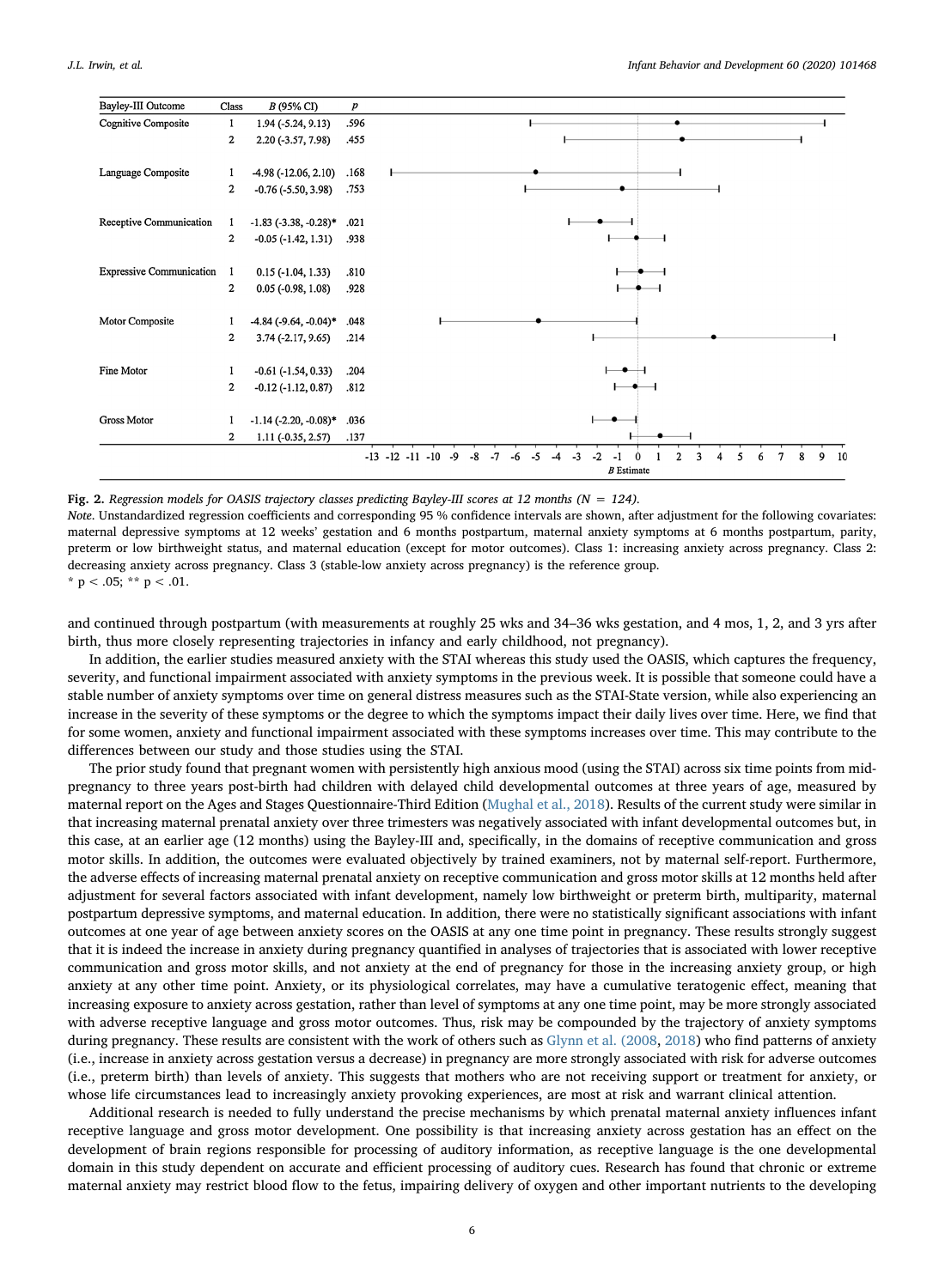fetal organs [\(Hobel & Culhane, 2003\)](#page-7-35). In rat models, deprivation of oxygen during prenatal development is associated with lasting deficits in auditory processing ([Holly Fitch, Alexander, & Threlkeld, 2013\)](#page-7-36). In addition, maternal anxiety during human pregnancy is related to alterations in brain morphology, and among the regions most affected by high levels of anxiety are the middle temporal gyrus, the superior temporal gyrus, and the angular gyrus (Claudia [Buss, Davis, Muftuler, Head, & Sandman, 2010\)](#page-7-37), which have been shown to be important for auditory language processing in children ([Ahmad, Balsamo, Sachs, Xu, & Gaillard, 2003](#page-6-1)). [Buss et al. \(2010\)](#page-7-37) also found that development of the premotor cortex, medial temporal lobe, and cerebellum, areas involved in motor planning, execution, and control [\(Tankus & Fried, 2012\)](#page-8-6), are affected by prenatal maternal anxiety.

This study has several distinct strengths, including that mothers in the study were followed from early pregnancy through birth, and the mothers and infants were followed for one year after birth in two urban sites. Also its use of an established assessment of infant development (Bayley-III) administered by trained examiners, and of a well-validated measure of anxiety (OASIS) that evaluates the frequency of anxiety, intensity of anxiety symptoms, and functional impairment associated with the full range of anxiety disorders, even for those with subsyndromal anxiety ([Norman et al., 2011](#page-7-24)). To our knowledge, this is also the first study to measure the chronicity and severity of anxiety and functional impairment associated with anxiety from early to late pregnancy, and then test prediction of infant development at 12 months. In addition, models were run with a number of key confounding or indicated covariates including maternal depressive symptoms at six months. This is important because prior research examining the effects of prenatal maternal anxiety has often ignored the potential impact of maternal postpartum mental health, and is therefore unable to tease apart their respective effects on infant developmental outcomes [\(Kingston et al., 2012](#page-7-8)).

Despite these strengths, the current study also has limitations. The OASIS was only given at three time points during pregnancy, which necessitates linear as opposed to nonlinear modeling. Future research aimed at identifying the effects of anxiety during pregnancy on child developmental outcomes may select to have several different measures of anxiety at multiple time points (preferably four or more) in order to examine linear and curvilinear trajectories of anxiety across pregnancy. In addition, it would be useful to identify early predictors of an increasing anxiety trajectory to identify those at greatest risk as in prior work [\(Dunkel](#page-7-38) [Schetter, Niles, Guardino, Khaled, & Kramer, 2016\)](#page-7-38), and intervene accordingly. Furthermore, it would be helpful to identify the characteristics of the children whose development is most affected versus seemingly unaffected by increasing maternal prenatal anxiety.

Finally, in one of the two sites (Denver) in this study participants had to return to a different university-based location for the Bayley-III rather than the hospital where they received prenatal care, which contributed to attrition at the last visit when the Bayley was administered. The missing values analysis indicated that the mothers whose children were missing Bayley-III data were more likely to be from Denver than LA and also had fewer years of education (14.2 vs 16.6 years) and were more likely to have given birth previously (55 % vs 37.1 %), indicating that our results may underestimate the effects for mothers with fewer years of education and more children in the home.

In sum, the findings of the current study demonstrate the importance of not only depression screening, which is now common in postnatal clinics, but also anxiety screening in prenatal clinics and throughout gestation, not on a single occasion. Furthermore, these results suggest that mental health services are indicated for women who experience increasing anxiety during pregnancy in order to lessen its potential effects on child development.

#### CRediT authorship contribution statement

Jessica L. Irwin: Conceptualization, Methodology, Formal analysis, Writing - original draft, Visualization, Writing - review & editing. Elysia Poggi Davis: Data curation, Investigation, Methodology, Writing - review & editing. Calvin J. Hobel: Data curation, Investigation, Writing - review & editing. Mary Coussons-Read: Conceptualization, Funding acquisition, Investigation, Methodology, Writing - review & editing. Christine Dunkel Schetter: Conceptualization, Funding acquisition, Investigation, Methodology, Project administration, Resources, Writing - review & editing, Supervision.

## Declaration of Competing Interest

We confirm that this work is original and has not been published elsewhere, nor is it currently under consideration for publication elsewhere. All authors have reviewed and approved the manuscript and have no conflicts of interest to report.

#### Acknowledgements

This work was supported by the National Institutes of HealthR01 HD073491 to Mary Coussons-Read and Christine Dunkel Schetter (Joint PIs). The study sponsors had no role in the design, collection, analysis, or interpretation of the data; in the writing of the report; nor in the decision to submit the article for publication.

### References

<span id="page-6-0"></span>Accortt, E. E., Cheadle, A. C., & Dunkel Schetter, C. (2015). Prenatal depression and adverse birth outcomes: An updated systematic review. Maternal and Child Health Journal, 19(6), 1306–1337. <https://doi.org/10.1007/s10995-014-1637-2>.

<span id="page-6-1"></span>Ahmad, Z., Balsamo, L. M., Sachs, B. C., Xu, B., & Gaillard, W. D. (2003). Auditory comprehension of language in young children: Neural networks identified with fMRI. Neurology, 60(10), 1598–1605. [https://doi.org/10.1212/01.WNL.0000059865.32155.86.](https://doi.org/10.1212/01.WNL.0000059865.32155.86)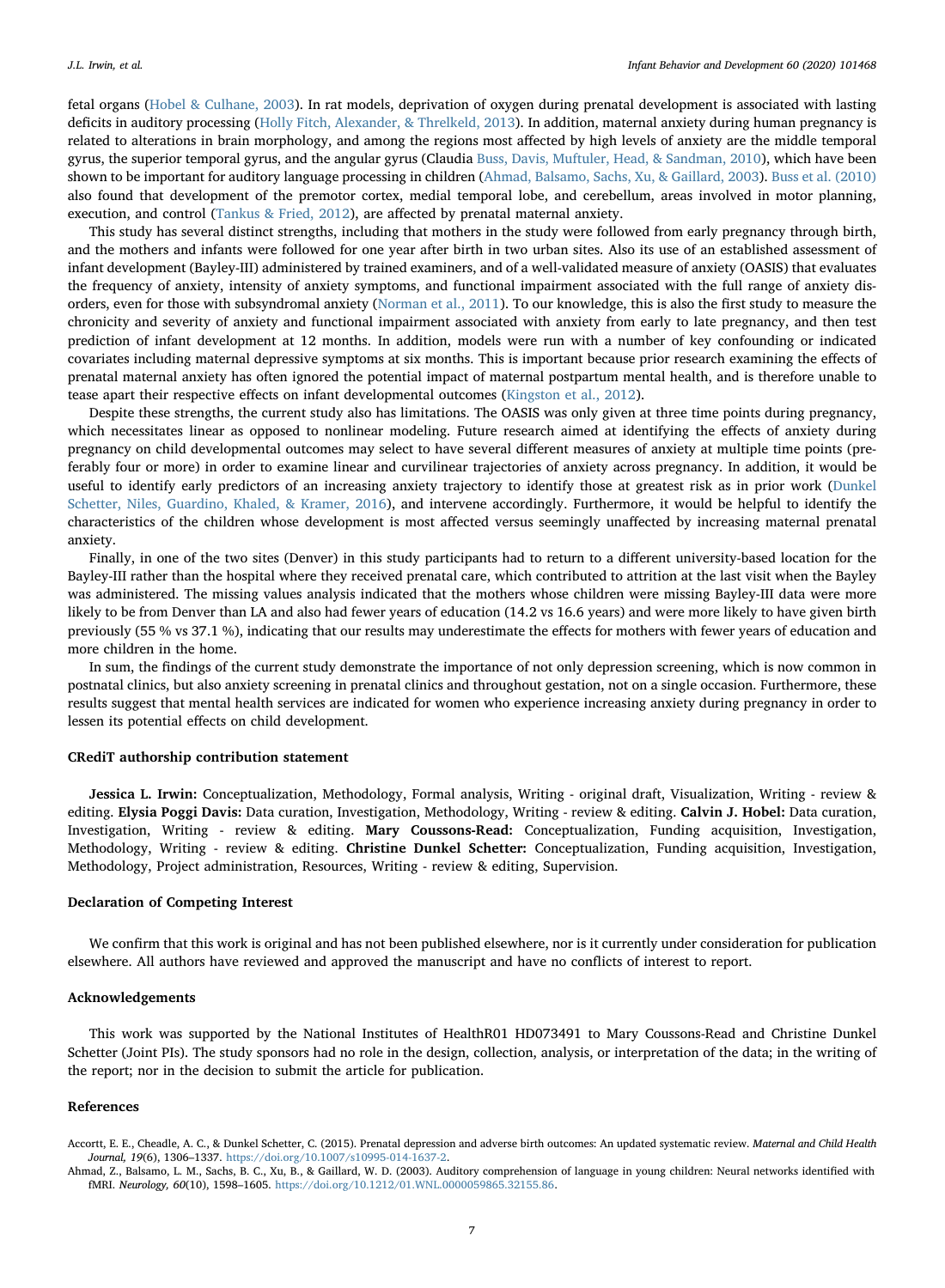<span id="page-7-26"></span>Bayley, N. (2006). [Bayley scales of infant and toddler development](http://refhub.elsevier.com/S0163-6383(20)30096-5/sbref0015)–Third edition. San Antonio, TX: Pearson Education, Inc.

- <span id="page-7-20"></span>Betts, K. S., Williams, G. M., Najman, J. M., & Alati, R. (2014). Maternal depressive, anxious, and stress symptoms during pregnancy predict internalizing problems in adolescence. Depression and Anxiety, 31, 9–18. [https://doi.org/10.1002/da.22210.](https://doi.org/10.1002/da.22210)
- <span id="page-7-15"></span>Blair, M. M., Glynn, L. M., Sandman, C. A., & Davis, E. P. (2011). Prenatal maternal anxiety and early childhood temperament. Stress, 14(6), 644-651. [https://doi.org/](https://doi.org/10.3109/10253890.2011.594121) [10.3109/10253890.2011.594121.](https://doi.org/10.3109/10253890.2011.594121)
- <span id="page-7-13"></span>Brouwers, E. P. M., Van Baar, A. L., & Pop, V. J. M. (2001). Maternal anxiety during pregnancy and subsequent infant development. Infant Behavior & Development, 24(1), 95–106. [https://doi.org/10.1016/S0163-6383\(01\)00062-5.](https://doi.org/10.1016/S0163-6383(01)00062-5)
- <span id="page-7-14"></span>Buss, C., Davis, E. P., Hobel, C. J., & Sandman, C. A. (2011). Maternal pregnancy-specific anxiety is associated with child executive function at 69 years age. Stress, 14(6), 665–676. [https://doi.org/10.3109/10253890.2011.623250.](https://doi.org/10.3109/10253890.2011.623250)
- <span id="page-7-37"></span>Buss, C., Davis, E. P., Muftuler, L. T., Head, K., & Sandman, C. A. (2010). High pregnancy anxiety during mid-gestation is associated with decreased gray matter density in 6-9-year-old children. Psychoneuroendocrinology. [https://doi.org/10.1016/j.psyneuen.2009.07.010.](https://doi.org/10.1016/j.psyneuen.2009.07.010)
- <span id="page-7-28"></span>Campbell-Sills, L., Norman, S. B., Craske, M. G., Sullivan, G., Lang, A. J., Chavira, D. A., ... Stein, M. B. (2009). Validation of a brief measure of anxiety-related severity and impairment: The Overall Anxiety Severity and Impairment Scale (OASIS). Journal of Affective Disorders, 112, 92-101. [https://doi.org/10.1016/j.jad.2008.03.](https://doi.org/10.1016/j.jad.2008.03.014) [014.](https://doi.org/10.1016/j.jad.2008.03.014)
- <span id="page-7-34"></span>Cohen, J. (1992). Quantitative methods in psychology: A power primer. Psychological Bulletin, 112(1), 155-159. [https://doi.org/10.1038/141613a0.](https://doi.org/10.1038/141613a0)
- <span id="page-7-0"></span>Davis, E. P., & Sandman, C. A. (2010). The timing of prenatal exposure to maternal cortisol and psychosocial stress is associated with human infant cognitive development. Child Development, 81(1), 131–148. <https://doi.org/10.1111/j.1467-8624.2009.01385.x>.
- <span id="page-7-17"></span>Davis, E. P., & Sandman, C. A. (2012). Prenatal psychobiological predictors of anxiety risk in preadolescent children. Psychoneuroendocrinology, 37(8), 1224-1233. [https://doi.org/10.1016/j.psyneuen.2011.12.016.](https://doi.org/10.1016/j.psyneuen.2011.12.016)
- <span id="page-7-16"></span>Davis, E. P., Glynn, L. M., Schetter, C. D., Hobel, C., Chicz-Demet, A., & Sandman, C. A. (2007). Prenatal exposure to maternal depression and cortisol influences infant temperament. Journal of the American Academy of Child and Adolescent Psychiatry, 46(6), 737-746. [https://doi.org/10.1097/chi.0b013e318047b775.](https://doi.org/10.1097/chi.0b013e318047b775)
- <span id="page-7-21"></span>Davis, E. P., Glynn, L. M., Waffarn, F., & Sandman, C. A. (2011). Prenatal maternal stress programs infant stress regulation. Journal of Child Psychology and Psychiatry, and Allied Disciplines, 52(2), 119–129. [https://doi.org/10.1111/j.1469-7610.2010.02314.x.](https://doi.org/10.1111/j.1469-7610.2010.02314.x)
- <span id="page-7-2"></span>Davis, E. P., Head, K., Buss, C., & Sandman, C. A. (2017). Prenatal maternal cortisol concentrations predict neurodevelopment in middle childhood. Psychoneuroendocrinology, 75, 56–63. [https://doi.org/10.1016/j.psyneuen.2016.10.005.](https://doi.org/10.1016/j.psyneuen.2016.10.005)
- <span id="page-7-1"></span>Davis, E. P., Sandman, C. A., Buss, C., Wing, D. A., & Head, K. (2013). Fetal glucocorticoid exposure is associated with preadolescent brain development. Biological Psychiatry, 74(9), 647–655. [https://doi.org/10.1016/j.biopsych.2013.03.009.](https://doi.org/10.1016/j.biopsych.2013.03.009)
- <span id="page-7-6"></span>Dennis, C. L., Falah-Hassani, K., & Shiri, R. (2017). Prevalence of antenatal and postnatal anxiety: Systematic review and meta-analysis. The British Journal of Psychiatry, 210(5), 315–323. [https://doi.org/10.1192/bjp.bp.116.187179.](https://doi.org/10.1192/bjp.bp.116.187179)
- <span id="page-7-18"></span>DiPietro, J. A., Novak, M. F. S. X., Costigan, K. A., Atella, L. D., & Reusing, S. P. (2006). Maternal psychological distress during pregnancy in relation to child development at age two. Child Development, 77(3), 573–587. [https://doi.org/10.1111/j.1467-8624.2006.00891.x.](https://doi.org/10.1111/j.1467-8624.2006.00891.x)
- <span id="page-7-3"></span>Doyle, C., & Cicchetti, D. (2018). Future directions in prenatal stress research: Challenges and opportunities related to advancing our understanding of prenatal developmental origins of risk for psychopathology. Development and Psychopathology, 30, 721-724. <https://doi.org/10.1017/S095457941800069X>
- <span id="page-7-38"></span>Dunkel Schetter, C., Niles, A. N., Guardino, C. M., Khaled, M., & Kramer, M. S. (2016). Demographic, medical, and psychosocial predictors of pregnancy anxiety. Paediatric and Perinatal Epidemiology. <https://doi.org/10.1111/ppe.12300>.
- <span id="page-7-33"></span>Faul, F., Erdfelder, E., Buchner, A., & Lang, A.-G. (2009). Statistical power analyses using G\*Power 3.1: Tests for correlation and regression analyses. Behavior Research Methods, 41(4), 1149–1160. <https://doi.org/10.3758/BRM.41.4.1149>.
- <span id="page-7-9"></span>Field, T. (2017). Prenatal anxiety effects: A review. Infant Behavior & Development, 49, 120-128. <https://doi.org/10.1016/j.infbeh.2017.08.008>.
- <span id="page-7-22"></span>Glynn, L. M., Dunkel Schetter, C., Hobel, C. J., & Sandman, C. A. (2008). Pattern of perceived stress and anxiety in pregnancy predicts preterm birth. Health Psychology. [https://doi.org/10.1037/0278-6133.27.1.43.](https://doi.org/10.1037/0278-6133.27.1.43)
- <span id="page-7-23"></span>Glynn, L. M., Howland, M. A., Sandman, C. A., Davis, E. P., Phelan, M., Baram, T. Z., ... Stern, H. S. (2018). Prenatal maternal mood patterns predict child temperament and adolescent mental health. Journal of Affective Disorders, 228, 83-90. <https://doi.org/10.1016/j.jad.2017.11.065>.
- <span id="page-7-35"></span>Hobel, C., & Culhane, J. (2003). Role of psychosocial and nutritional stress on poor pregnancy outcome. The Journal of Nutrition, 133(5), 1709S-1717S. [https://doi.](https://doi.org/10.1093/jn/133.5.1709s) [org/10.1093/jn/133.5.1709s](https://doi.org/10.1093/jn/133.5.1709s).
- <span id="page-7-36"></span>Holly Fitch, R., Alexander, M. L., & Threlkeld, S. W. (2013). Early neural disruption and auditory processing outcomes in rodent models: Implications for developmental language disability. Frontiers in Systems Neuroscience, 7(58), 1–16. [https://doi.org/10.3389/fnsys.2013.00058.](https://doi.org/10.3389/fnsys.2013.00058)
- <span id="page-7-12"></span>Huizink, A. C., Robles De Medina, P. G., Mulder, E. J. H., Visser, G. H. A., & Buitelaar, J. K. (2003). Stress during pregnancy is associated with developmental outcome in infancy. Journal of Child Psychology and Psychiatry, and Allied Disciplines, 44, 1025–1036. <https://doi.org/10.1111/1469-7610.00166>.
- <span id="page-7-7"></span>Jarde, A., Morais, M., Kingston, D., Giallo, R., MacQueen, G. M., Giglia, L., ... McDonald, S. D. (2016). Neonatal outcomes in women with untreated antenatal depression compared with women without depression: A systematic review and meta-analysis. JAMA Psychiatry, 73(8), 826-837. [https://doi.org/10.1001/](https://doi.org/10.1001/jamapsychiatry.2016.0934) [jamapsychiatry.2016.0934](https://doi.org/10.1001/jamapsychiatry.2016.0934).
- <span id="page-7-31"></span>Jung, T., & Wickrama, K. A. S. (2008). An introduction to latent class growth analysis and growth mixture modeling. Social and Personality Psychology Compass, 302–317. [https://doi.org/10.1111/j.1751-9004.2007.00054.x.](https://doi.org/10.1111/j.1751-9004.2007.00054.x)
- <span id="page-7-8"></span>Kingston, D., Tough, S., & Whitfield, H. (2012). Prenatal and postpartum maternal psychological distress and infant development: A systematic review. Child Psychiatry and Human Development, 43, 683–714. <https://doi.org/10.1007/s10578-012-0291-4>.
- <span id="page-7-19"></span>Martini, J., Knappe, S., Beesdo-Baum, K., Lieb, R., & Wittchen, H. U. (2010). Anxiety disorders before birth and self-perceived distress during pregnancy: Associations with maternal depression and obstetric, neonatal and early childhood outcomes. Early Human Development, 86, 305-310. [https://doi.org/10.1016/j.earlhumdev.](https://doi.org/10.1016/j.earlhumdev.2010.04.004) [2010.04.004.](https://doi.org/10.1016/j.earlhumdev.2010.04.004)
- <span id="page-7-10"></span>Mughal, M. K., Giallo, R., Arnold, P., Benzies, K., Kehler, H., Bright, K., ... Kingston, D. (2018). Trajectories of maternal stress and anxiety from pregnancy to three years and child development at 3 years of age: Findings from the All our Families (AOF) pregnancy cohort. Journal of Affective Disorders. [https://doi.org/10.1016/](https://doi.org/10.1016/j.jad.2018.02.095) [j.jad.2018.02.095.](https://doi.org/10.1016/j.jad.2018.02.095)
- <span id="page-7-32"></span><span id="page-7-29"></span>Muthén, L. K., & Muthén, B. O. (1998). Mplus user's guide (eighth edition). Los Angeles, CA: Muthén & Muthén<https://doi.org/10.1111/j.1600-0447.2011.01711.x>. Newman, D. A. (2014). Missing data: Five practical guidelines. Organizational Research Methods, 17(4), 372–411. [https://doi.org/10.1177/1094428114548590.](https://doi.org/10.1177/1094428114548590)
- <span id="page-7-24"></span>Norman, S. B., Campbell-Sills, L., Hitchcock, C. A., Sullivan, S., Rochlin, A., Wilkins, K. C., ... Stein, M. B. (2011). Psychometrics of a brief measure of anxiety to detect severity and impairment: The Overall Anxiety Severity and Impairment Scale (OASIS). Journal of Psychiatric Research, 45(2), 262-268. [https://doi.org/10.1016/j.](https://doi.org/10.1016/j.jpsychires.2010.06.011) [jpsychires.2010.06.011.](https://doi.org/10.1016/j.jpsychires.2010.06.011)
- <span id="page-7-27"></span>Norman, S. B., Cissell, S. H., Means-Christensen, A. J., & Stein, M. B. (2006). Development and validation of an Overall Anxiety Severity and Impairment Scale (OASIS). Depression and Anxiety, 23(4), 245–249. <https://doi.org/10.1002/da.20182>.
- <span id="page-7-30"></span>Nylund, K. L., Asparouhov, T., & Muthén, B. O. (2007). Deciding on the number of classes in latent class analysis and growth mixture modeling: A Monte Carlo simulation study. Structural Equation Modeling, 14(4), 535-569. [https://doi.org/10.1080/10705510701575396.](https://doi.org/10.1080/10705510701575396)
- <span id="page-7-5"></span>O'Hara, M. W., & Wisner, K. L. (2014). Perinatal mental illness: Definition, description and aetiology. Best Practice & Research Clinical Obstetrics & Gynaecology, 28, 3–12. <https://doi.org/10.1016/j.bpobgyn.2013.09.002>.
- <span id="page-7-11"></span>Pearson, R. M., Bornstein, M. H., Cordero, M., Scerif, G., Mahedy, L., Evans, J., ... Stein, A. (2016). Maternal perinatal mental health and offspring academic achievement at age 16: The mediating role of childhood executive function. Journal of Child Psychology and Psychiatry, and Allied Disciplines, 57, 491-501. [https://](https://doi.org/10.1111/jcpp.12483) [doi.org/10.1111/jcpp.12483](https://doi.org/10.1111/jcpp.12483).
- <span id="page-7-4"></span>Sandman, C. A., Davis, E. P., Buss, C., & Glynn, L. M. (2012). Exposure to prenatal psychobiological stress exerts programming influences on the mother and her fetus. Neuroendocrinology, 95(1), 8–21. [https://doi.org/10.1159/000327017.](https://doi.org/10.1159/000327017)
- <span id="page-7-25"></span>Spielberger, C. D., Gorsuch, R. L., & Lushene, R. E. (1970). The state-trait anxiety inventory manual. Palo Alto, Cal.: Consulting Psychologist[shttps://doi.org/10.1037/](https://doi.org/10.1037/t06496-000) [t06496-000.](https://doi.org/10.1037/t06496-000)